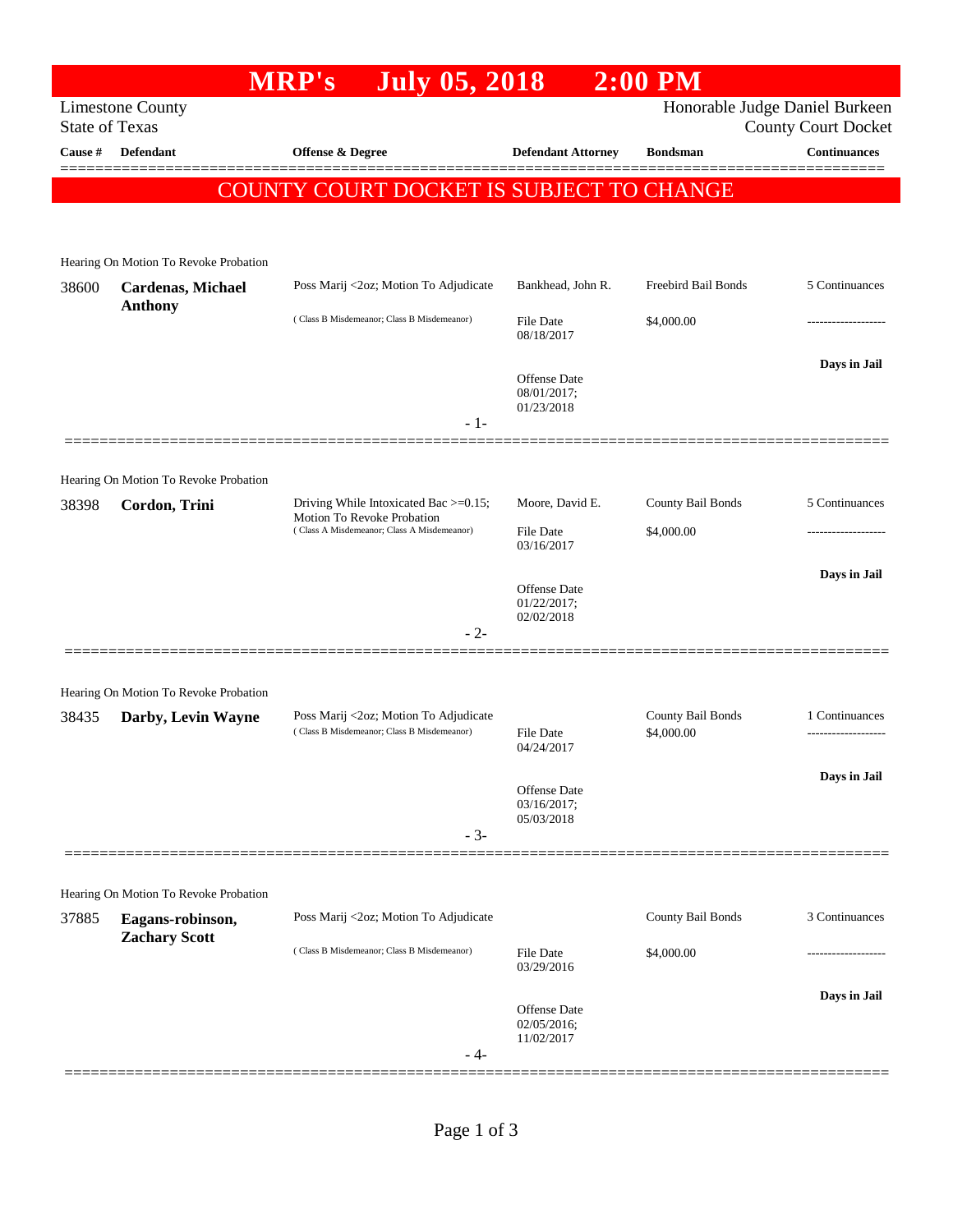|                                                                                                                  |                                       | <b>MRP's</b><br><b>July 05, 2018</b>                                                |                                                  | $2:00$ PM                               |                     |  |  |  |
|------------------------------------------------------------------------------------------------------------------|---------------------------------------|-------------------------------------------------------------------------------------|--------------------------------------------------|-----------------------------------------|---------------------|--|--|--|
| Honorable Judge Daniel Burkeen<br><b>Limestone County</b><br><b>State of Texas</b><br><b>County Court Docket</b> |                                       |                                                                                     |                                                  |                                         |                     |  |  |  |
| Cause #                                                                                                          | <b>Defendant</b>                      | Offense & Degree                                                                    | <b>Defendant Attorney</b>                        | <b>Bondsman</b>                         | <b>Continuances</b> |  |  |  |
|                                                                                                                  |                                       | <b>COUNTY COURT DOCKET IS SUBJECT TO CHANGE</b>                                     |                                                  |                                         |                     |  |  |  |
|                                                                                                                  |                                       |                                                                                     |                                                  |                                         |                     |  |  |  |
|                                                                                                                  | Hearing On Motion To Revoke Probation |                                                                                     |                                                  |                                         |                     |  |  |  |
| 38623                                                                                                            | <b>Fleming, Dandre</b>                | Poss Marij <2oz; Motion To Adjudicate<br>(Class B Misdemeanor; Class B Misdemeanor) | File Date<br>08/28/2017                          | <b>Bad Boy Bail Bonds</b><br>\$4,000.00 | 2 Continuances      |  |  |  |
|                                                                                                                  |                                       |                                                                                     | <b>Offense</b> Date<br>07/28/2017;<br>12/12/2017 |                                         | Days in Jail        |  |  |  |
|                                                                                                                  |                                       | $-5-$                                                                               |                                                  |                                         |                     |  |  |  |
|                                                                                                                  | Hearing On Motion To Revoke Probation |                                                                                     |                                                  |                                         |                     |  |  |  |
| 38197                                                                                                            | <b>Gage, Gavin Ellis</b>              | Poss Cs Pg 3 < 28g; Motion To<br>Adjudicate                                         |                                                  | Ace Bail Bonds - Crockett               | 1 Continuances      |  |  |  |
|                                                                                                                  |                                       | (Class A Misdemeanor; Class A Misdemeanor)                                          | File Date<br>10/07/2016                          | \$5,000.00                              | .                   |  |  |  |
|                                                                                                                  |                                       |                                                                                     | Offense Date<br>09/11/2016;<br>03/02/2018        |                                         | Days in Jail        |  |  |  |
|                                                                                                                  |                                       | - 6-                                                                                |                                                  |                                         |                     |  |  |  |
|                                                                                                                  | Hearing On Motion To Revoke Probation |                                                                                     |                                                  |                                         |                     |  |  |  |
| 38059                                                                                                            | <b>Gaines, Blake Cole</b>             | Theft Prop <\$100 W/prev Convic;<br>Motion To Revoke Probation                      |                                                  | County Bail Bonds                       | 1 Continuances      |  |  |  |
|                                                                                                                  |                                       | (Class B Misdemeanor; Class B Misdemeanor)                                          | File Date<br>06/24/2016                          | \$2,000.00                              |                     |  |  |  |
|                                                                                                                  |                                       | $-7-$                                                                               | Offense Date<br>05/19/2016;<br>03/28/2018        |                                         | Days in Jail        |  |  |  |
|                                                                                                                  |                                       |                                                                                     |                                                  |                                         |                     |  |  |  |
|                                                                                                                  | Hearing On Motion To Revoke Probation |                                                                                     |                                                  |                                         |                     |  |  |  |
| 38154                                                                                                            | <b>Perkins, Trey Jamal</b>            | Duty On Striking Unattended Vehicle;<br>Motion To Adjudicate                        | Sanders, Raymond L.                              | County Bail Bonds                       | 5 Continuances      |  |  |  |
|                                                                                                                  |                                       | (Class B Misdemeanor; Class B Misdemeanor)                                          | <b>File Date</b><br>08/25/2016                   | \$3,000.00                              | ---------------     |  |  |  |
|                                                                                                                  |                                       |                                                                                     | <b>Offense Date</b><br>08/11/2016;               |                                         | Days in Jail        |  |  |  |
|                                                                                                                  |                                       | $-8-$                                                                               | 10/10/2017                                       |                                         |                     |  |  |  |